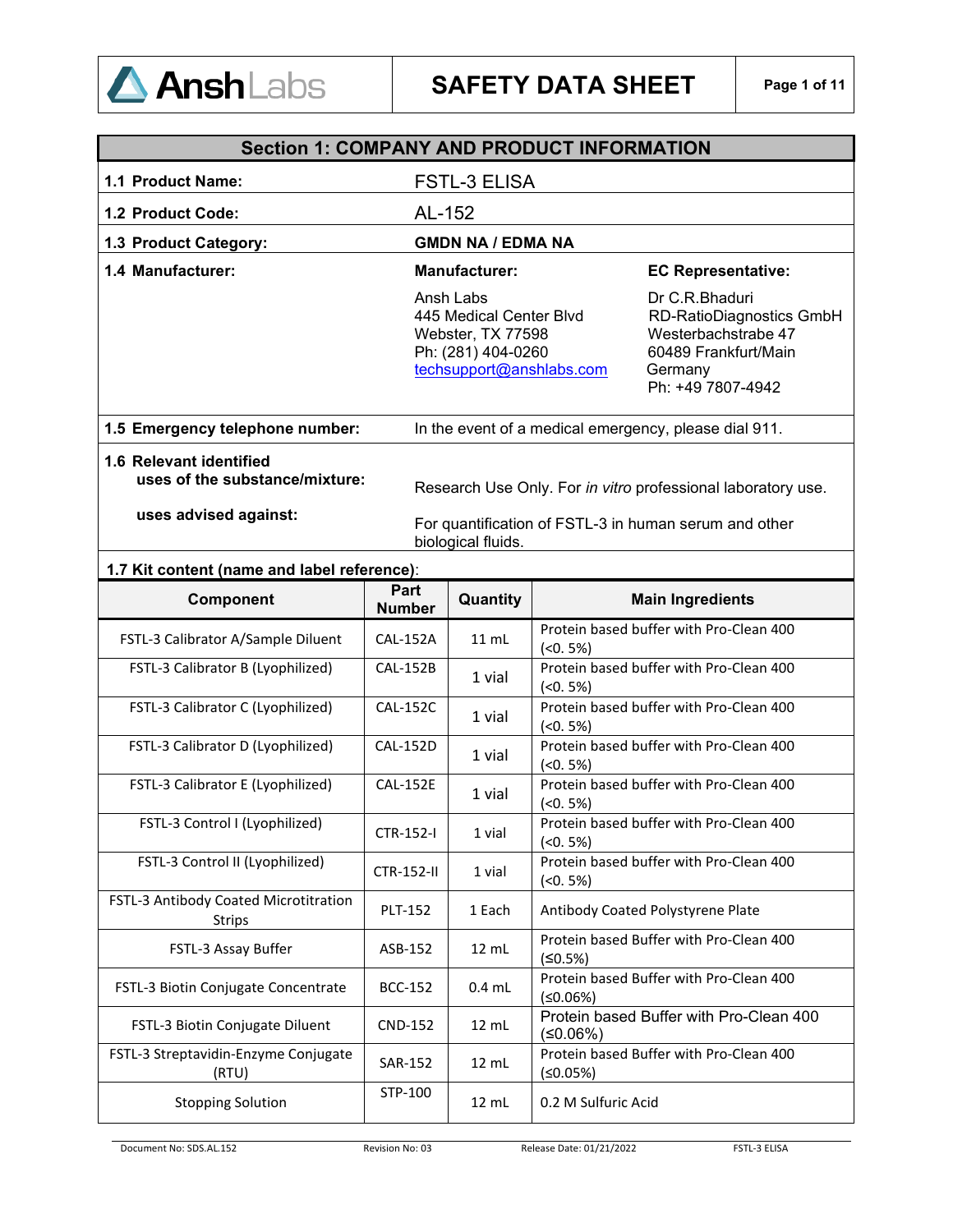

| <b>TMB Solution</b>                                                      | TMB-100                                                                                                                                                                                                                                                                                                                                                                                                      | 12 mL                                                                                                                                                                                                              | Buffer with trace amounts of DMSO and<br>hydrogen peroxide                                                                                                                                                                                                                                                                                                                                                                                                                                                                                                                                                                                   |  |
|--------------------------------------------------------------------------|--------------------------------------------------------------------------------------------------------------------------------------------------------------------------------------------------------------------------------------------------------------------------------------------------------------------------------------------------------------------------------------------------------------|--------------------------------------------------------------------------------------------------------------------------------------------------------------------------------------------------------------------|----------------------------------------------------------------------------------------------------------------------------------------------------------------------------------------------------------------------------------------------------------------------------------------------------------------------------------------------------------------------------------------------------------------------------------------------------------------------------------------------------------------------------------------------------------------------------------------------------------------------------------------------|--|
| Wash Concentrate A                                                       | <b>WSH-100</b>                                                                                                                                                                                                                                                                                                                                                                                               | 60 mL                                                                                                                                                                                                              | Buffer with a nonionic detergent                                                                                                                                                                                                                                                                                                                                                                                                                                                                                                                                                                                                             |  |
|                                                                          |                                                                                                                                                                                                                                                                                                                                                                                                              |                                                                                                                                                                                                                    | <b>Section 2: HAZARDS IDENTIFICATION</b>                                                                                                                                                                                                                                                                                                                                                                                                                                                                                                                                                                                                     |  |
| 2.1 Classification of the substance<br>or mixture:                       | ingredients.                                                                                                                                                                                                                                                                                                                                                                                                 | None of the material of this product may be classified as<br>dangerous according to REACH regulations and EC Directives<br>1272/2008/EC due to the low concentration of hazardous                                  |                                                                                                                                                                                                                                                                                                                                                                                                                                                                                                                                                                                                                                              |  |
| 2.2 Label elements                                                       |                                                                                                                                                                                                                                                                                                                                                                                                              |                                                                                                                                                                                                                    |                                                                                                                                                                                                                                                                                                                                                                                                                                                                                                                                                                                                                                              |  |
|                                                                          |                                                                                                                                                                                                                                                                                                                                                                                                              | Pro-clean 400:<br>H317 May cause an allergic skin reaction<br>P261 Avoid breathing vapors<br>P272 Contaminated work clothing should not be allowed out of<br>the workplace                                         |                                                                                                                                                                                                                                                                                                                                                                                                                                                                                                                                                                                                                                              |  |
|                                                                          |                                                                                                                                                                                                                                                                                                                                                                                                              | P280 Wear protective gloves, protective clothing and eye/face<br>protection<br>P302+P352 If on skin: Wash with plenty of soap and water<br>P333+P313 If skin irritation or rash occurs, seek medical<br>assistance |                                                                                                                                                                                                                                                                                                                                                                                                                                                                                                                                                                                                                                              |  |
|                                                                          | Sulfuric acid:<br>H314 Causes severe skin burns and eye damage. P280 Wear<br>protective gloves, protective clothing and eye/ face protection.<br>P301+P330+P331 If swallowed: rinse mouth.<br>P303+P361+P353 If on skin (or hair): Rinse skin with water.<br>P305+P351+P338 If in eyes: Rinse cautiously with water for<br>several minutes. Continue rinsing.<br>P310 Immediately seek physician assistance. |                                                                                                                                                                                                                    |                                                                                                                                                                                                                                                                                                                                                                                                                                                                                                                                                                                                                                              |  |
| 2.3 Hazards not otherwise<br>classified (HNOC) or not<br>covered by GHS: | Not applicable.                                                                                                                                                                                                                                                                                                                                                                                              | human blood product.                                                                                                                                                                                               | Note: this product is intended for laboratory use by professional<br>uses only. Use appropriate personal protective equipment while<br>working with the reagents provided.<br>The Calibrators and Controls are formulated with a buffer base,<br>Protein Based Buffer and Human serum (<1%). The human<br>serums are tested by a CE/FDA licensed method and found to be<br>non-reactive for HIV-1, HIV-2, Hepatitis B surface antigen and<br>HCV. Because no test method can offer absolute assurance that<br>these agents are absent, reagents should be handled at the<br>Biosafety Level 2, as recommended for any potentially infectious |  |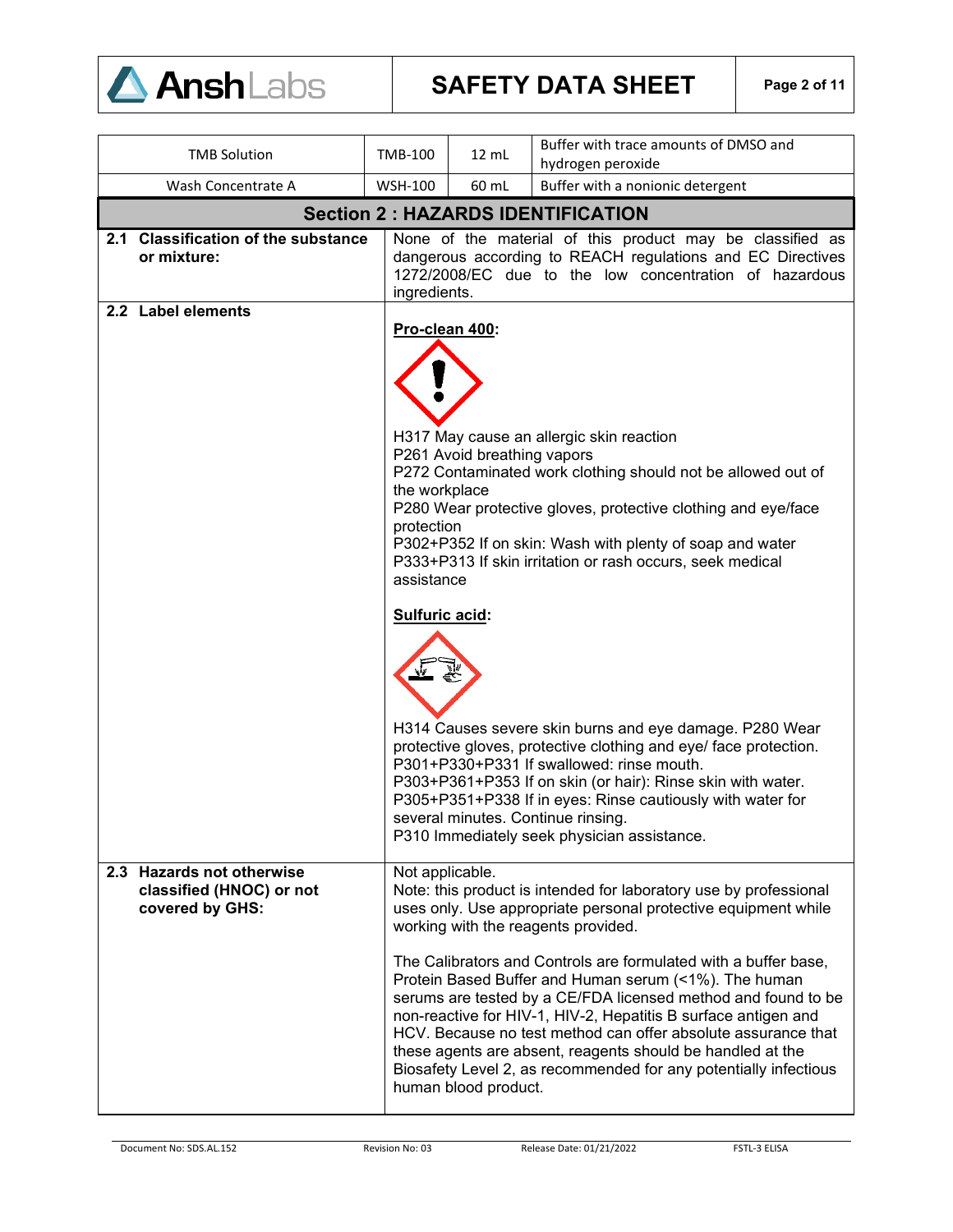

Bovine products ( BSA ) have been derived from US origin and processed in USDA licensed facilities, and are free from known infections, however, it should be considered that no available test method can offer complete assurance of eliminating potential biohazardous risk. The antibodies are from monoclonal origin and are free from human or animal source.

### **Section 3 : COMPOSITION/INFORMATION ON INGREDIENTS**

### **3.1 Substances**

| . .<br>------------                                 |            |                                                  |                                           |                                               |              |
|-----------------------------------------------------|------------|--------------------------------------------------|-------------------------------------------|-----------------------------------------------|--------------|
| <b>Stopping Solution</b>                            |            | <b>Hazard Classification of Pure Ingredients</b> |                                           |                                               |              |
| <b>Chemical Name</b>                                | $%$ by wt. | <b>EU-67/548/EEC</b>                             | EU 1272/2008<br><b>CLP/GHS</b>            | <b>US OSHA</b>                                | <b>WHMIS</b> |
| <b>Sulfuric Acid</b><br><b>CAS # 7664-93-9</b>      | $2$        | C:R35                                            | Eye Dam. 1<br>Skin Corr. 1A<br>H314: H318 | Water-<br>Reactive<br>Carcinogen<br>Corrosive | DA: E        |
| <b>EINECS # 231-639-5</b><br>$Index # 016-020-00-8$ |            |                                                  |                                           | <b>Highly Toxic</b>                           |              |

### **3.2 Mixtures**

2 - Substance with Community workplace exposure limits

8 - Present at concentration below the cut-off limits.

| FSTL-3 Calibrator A, FSTL-3 Calibrator G,<br>FSTL-3 Assay Buffer, FSTL-3 Biotin<br><b>Conjugate Concentrate, FSTL-3 Biotin</b><br>Conjugate Diluent, FSTL-3 Streptavidin<br><b>Conjugate RTU</b> |            |                                   | <b>Hazard Classification of Pure Ingredients</b>                                                                                                                        |                                  |                                       |
|--------------------------------------------------------------------------------------------------------------------------------------------------------------------------------------------------|------------|-----------------------------------|-------------------------------------------------------------------------------------------------------------------------------------------------------------------------|----------------------------------|---------------------------------------|
| <b>Chemical Name</b>                                                                                                                                                                             | % by wt.   | EU-<br>67/548/EEC                 | EU 1272/2008<br><b>CLP/GHS</b>                                                                                                                                          | <b>US OSHA</b>                   | <b>WHMIS</b>                          |
| Pro-Clean $400^{2,8}$<br>reaction mass of: 5-chloro-2-<br>methyl-4-isothiazolin-3-one<br>[EC# 247-500-7] and<br>2-methyl-4-isothiazolin-3-one<br>[EC# 220-239-6](3:1)                            | $\leq 0.5$ | T:R23/24/25-<br>34-43<br>N:R50/53 | Acute Tox, Dermal 3<br>Acute Tox, Inhal, 3<br>Acute Tox, Oral 3<br>Aquatic Acute 1<br>Aquatic Longterm 1<br>Skin Corr. 1B<br>Skin Sens. 1<br>H301; H311;<br>H314; H317; | Corrosive<br>Sensitizer<br>Toxic | D <sub>1</sub> B: D <sub>2B</sub> : E |
| $CAS \# 55965 - 84 - 9$<br><b>EINECS # Not available</b><br>$Index # 613-167-00-5$                                                                                                               |            |                                   | H331: H400: H410                                                                                                                                                        |                                  |                                       |

# **Section 4: FIRST AID MEASURES 4.1 Description of first aid measures**  General advice: <br>No special measures required. Consult a physician in case of complaints. If inhaled: If product is inhaled, move exposed individual to fresh air.

Document No: SDS.AL.152 Revision No: 03 Release Date: 01/21/2022 FSTL-3 ELISA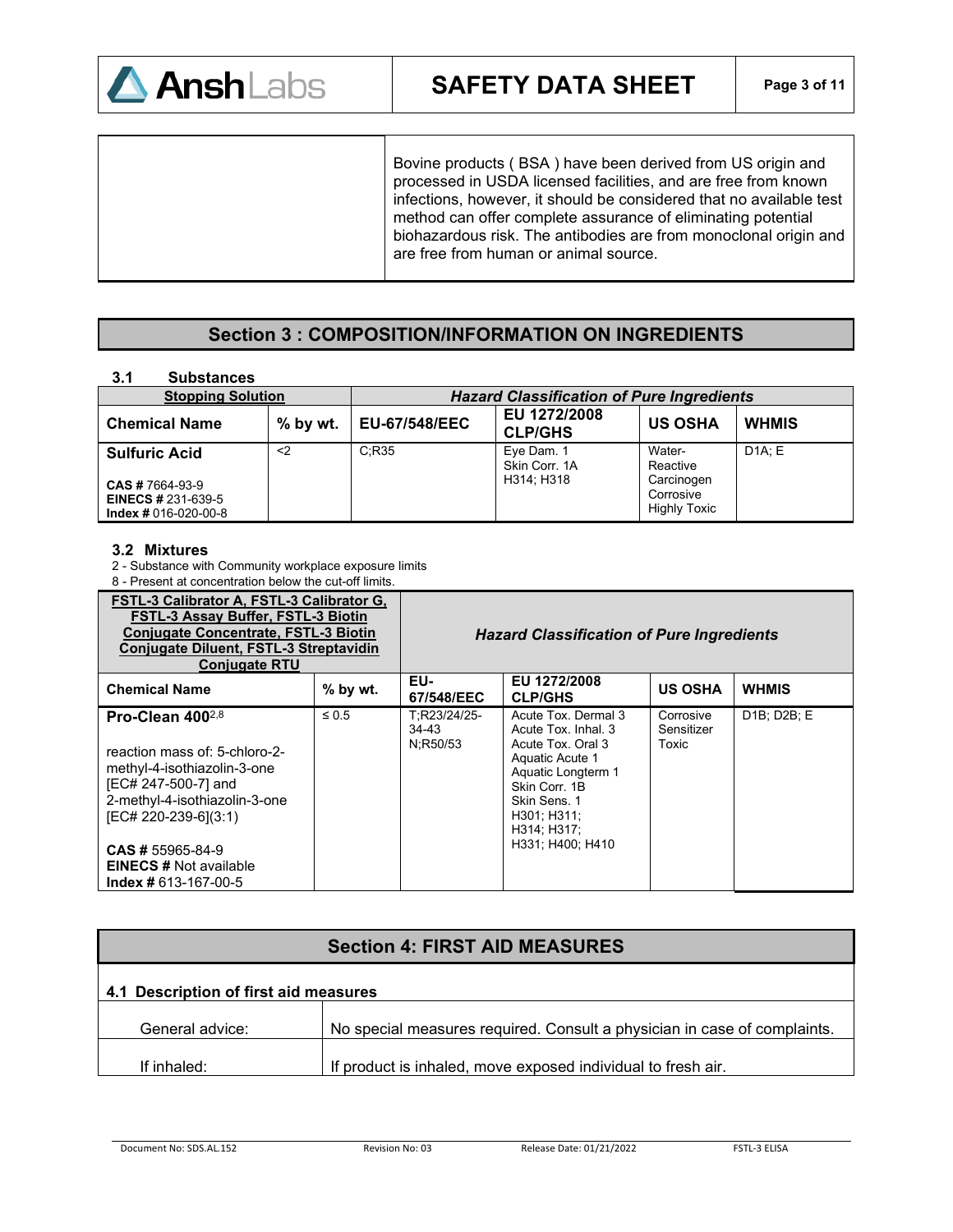

| In case of skin contact: | In case of skin contact, flush with water for at least 15 minutes. Remove<br>contaminated clothing and shoes. If pain or irritation occur, obtain medical<br>attention.                         |
|--------------------------|-------------------------------------------------------------------------------------------------------------------------------------------------------------------------------------------------|
| In case of eye contact:  | If product enters eyes, wash eyes gently under running water for 15<br>minutes or longer, making sure that the eyelids are held open. If pain or<br>irritation occur, obtain medical attention. |
| If swallowed:            | If ingested, wash mouth out with water. Seek medical attention.                                                                                                                                 |

### **4.2 Most important symptoms and effects, both acute and delayed:**

To the best of our knowledge, the chemical, physical a toxicological properties have not been thoroughly investigated.

### **4.3 Indication of any immediate medical attention and special treatment needed**  No data available.

### **Section 5: FIREFIGHTING MEASURES**

### **5.1 Flammable Properties:**

Nonflammable solution.

### **5.2 Extinguishing media:**

Chemical or water fire extinguisher.

#### **5.3 Special hazards arising from the substance or mixture:**  No special hazards determined.

### **5.4 Advise for Firefighters**

Wear self-contained breathing apparatus for firefighting, if necessary.

### **5.5 NFPA Rating**

**Health:** 2 **Flammability:** 0 **Reactivity:** 1

### **Section 6: ACCIDENTAL RELEASE MEASURES**

### **6.1 Personal precautions, protective equipment and emergency procedures:**

Use appropriate personal protective equipment (Wear rubber gloves, safety goggles, impermeable shoe covers and long laboratory coat).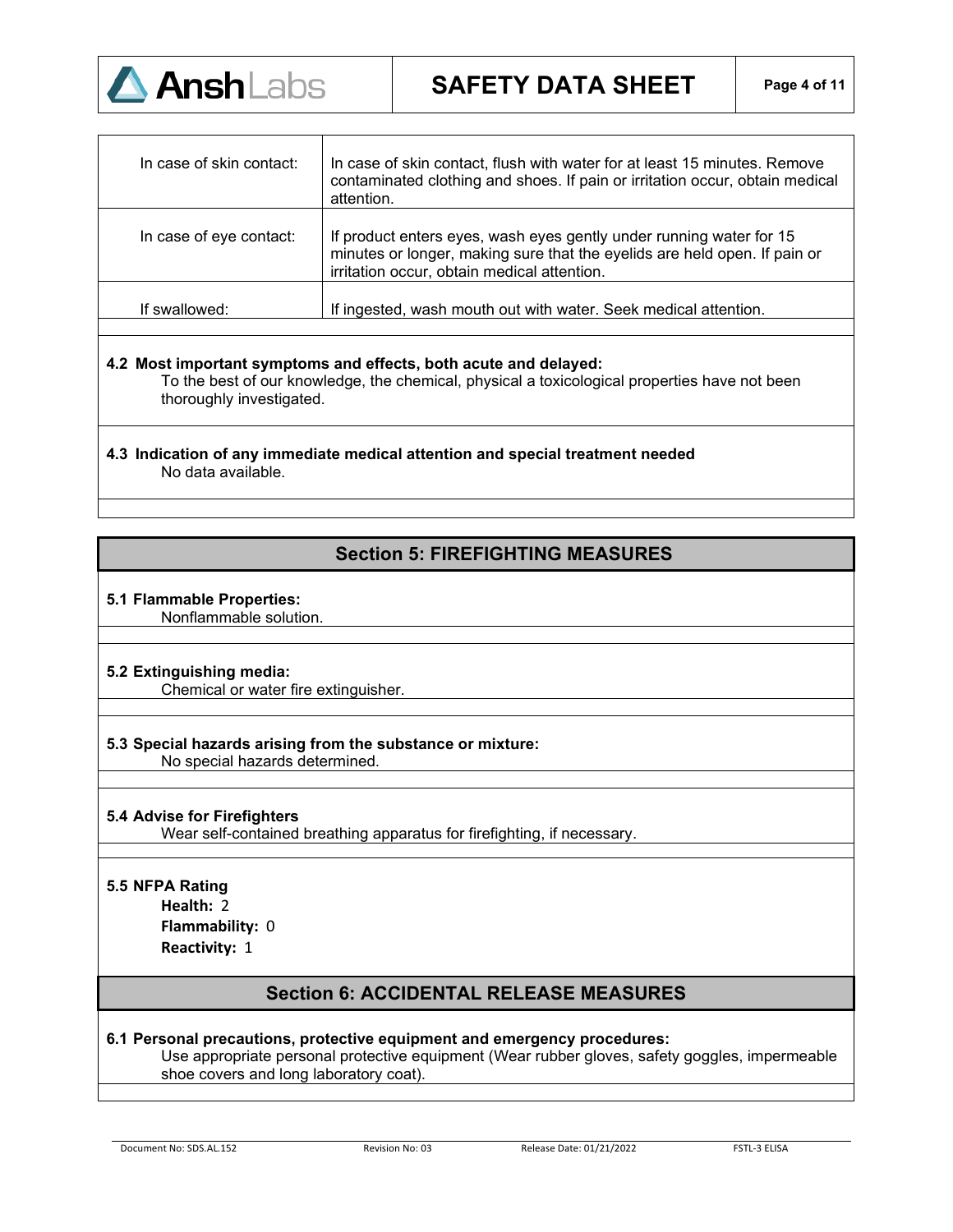

#### **6.2 Spill and Leak Procedures:**

Absorb spilled material with an appropriate inert, non-flammable absorbent and dispose according to local regulations.

#### **6.3 Environmental precautions:**

Contain the spill to the smallest area possible. Do not let product enter drains. Discharge into the environment must be avoided.

#### **6.4 Methods and material for containment and cleaning up:**

Absorb with inert absorbent material and dispose of a waste (see section 13).

#### **6.5 Reference to other sections:**

For disposal see section 13.

### **Section 7: HANDLING AND STORAGE**

#### **7.1 Precautions for safe handling:**

Wear suitable personal protective equipment. Take care not to splash spill or splatter reagents. Do not eat, drink, smoke or apply cosmetics in laboratory areas. Do not pipette samples or reagents by mouth.

### **7.2 Recommended Storage and Conditions:**

Keep away from incompatible material (see Section 10). To maintain efficacy, store according to the instructions in the product labelling

#### **7.3 Specific end use(s):**

This product is intended for laboratory use by professional users only.

### **Section 8: EXPOSURE CONTROLS / PERSONAL PROTECTION**

#### **8.1 Control parameters:**

Component with exposure limits: it doesn't contain substances with exposure limit value.

### **8.2 Exposure controls**

Handle in accordance with good industrial hygiene and safety practice. Wash hands before breaks at the end of workday.

### **8.3 Personal protective equipment:**

US OSHA: None established.

ACGIH: None established.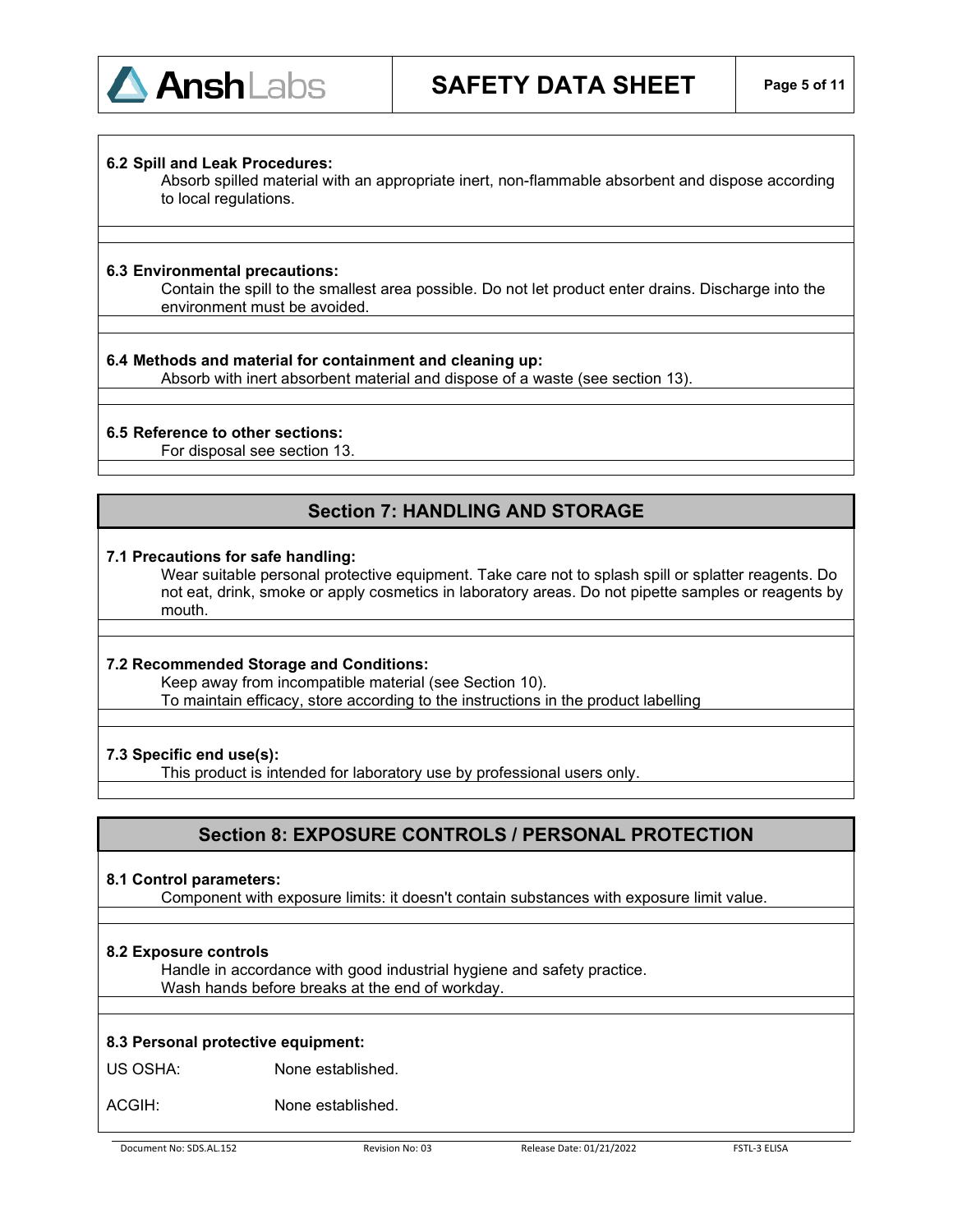

**SAFETY DATA SHEET Page 6 of 11**

| DFG MAK:                     | None established.                                                                                                                                                                                                                                                                                              |
|------------------------------|----------------------------------------------------------------------------------------------------------------------------------------------------------------------------------------------------------------------------------------------------------------------------------------------------------------|
| NIOSH:                       | None established.                                                                                                                                                                                                                                                                                              |
| Japan:                       | None established.                                                                                                                                                                                                                                                                                              |
| <b>Engineering Controls:</b> | Use in well-ventilated area.                                                                                                                                                                                                                                                                                   |
| Eye/face protection:         | Safety glasses or chemical goggles should be worn to prevent eye contact.                                                                                                                                                                                                                                      |
| Skin protection:             | Lab coats, non-permeable rubber, neoprene, latex or nitrile disposable gloves.                                                                                                                                                                                                                                 |
| Body protection:             | Lab coats.                                                                                                                                                                                                                                                                                                     |
| Respiratory protection:      | Under normal conditions, the use of this product should not require respiratory<br>protection. If overexposure should occur and ventilation is not adequate to<br>maintain airborne concentrations at acceptable levels, the use of respiratory<br>protection should be evaluated by a qualified professional. |

### **Section 9: PHYSICAL AND CHEMICAL PROPERTIES**

### **9.1 Information on basic physical and chemical properties:**

| Component                                                  | Appearance<br>a)     | Odor<br>b)      | pH  |
|------------------------------------------------------------|----------------------|-----------------|-----|
| FSTL-3 Calibrator A                                        | Liquid, clear        | <b>Odorless</b> | 7.4 |
| FSTL-3 Calibrator B-E                                      | Lyophilized, white   | <b>Odorless</b> | 7.4 |
| <b>FSTL-3 Controls I-II</b>                                | Lyophilized, white   | odorless        | 7.4 |
| FSTL-3 Ab Plate                                            | plastic, clear plate | <b>Odorless</b> | N/A |
| FSTL-3 Assay Buffer                                        | liquid, colorless    | <b>Odorless</b> | 7.2 |
| FSTL-3 Biotin Conjugate<br>Concentrate                     | liquid, colorless    | <b>Odorless</b> | 7.2 |
| FSTL-3 Biotin Conjugate Diluent                            | Liquid, clear        | odorless        | 7.2 |
| FSTL-3 Streptavidin-Enzyme<br>Conjugate Ready-to-Use (RTU) | liquid, colorless    | <b>Odorless</b> | 6.3 |
| <b>Stop Solution</b>                                       | liquid, colorless    | <b>Odorless</b> | 1.2 |
| <b>TMB</b> solution                                        | liquid, colorless    | <b>Odorless</b> | 4.0 |
| Wash Concentrate A                                         | liquid, colorless    | <b>Odorless</b> | 7.2 |

| For all components                                        |                   |  |
|-----------------------------------------------------------|-------------------|--|
| odor threshold<br>d)                                      | no data available |  |
| melting point / freezing point<br>e                       | no data available |  |
| initial boiling point and boiling range<br>f)             | no data available |  |
| flash point<br>$\mathbf{q}$                               | no data available |  |
| evaporation rate<br>h)                                    | no data available |  |
| flammability (solid, gas)                                 | no data available |  |
| upper/lower flammability or explosive limits              | no data available |  |
| k)<br>vapor pressure                                      | no data available |  |
| vapor density                                             | no data available |  |
| relative density<br>m)                                    | no data available |  |
| solubility(ies)<br>n)                                     | no data available |  |
| partition coefficient: n-octanol / water;<br>$\mathbf{O}$ | no data available |  |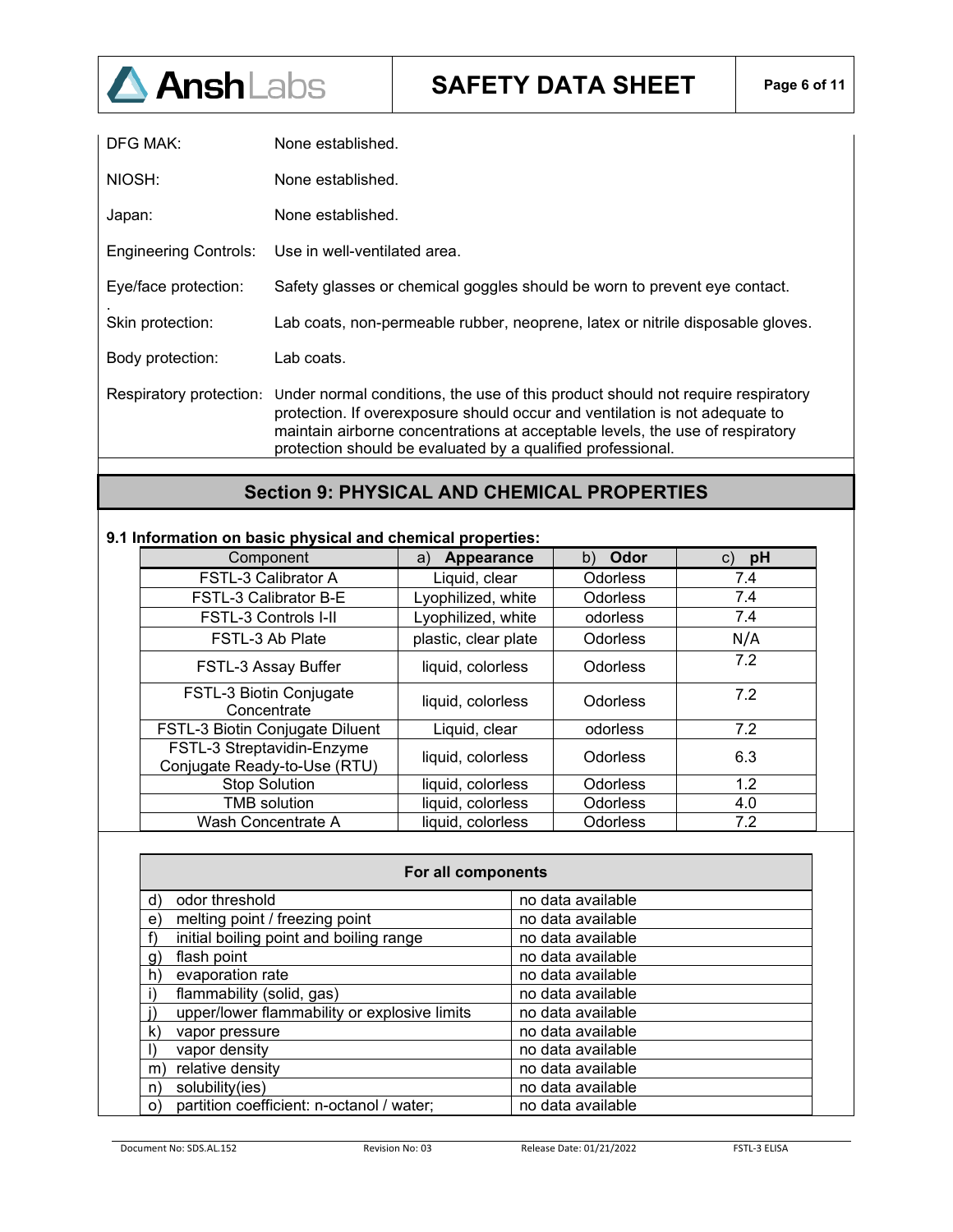

| D) | auto-ignition temperature | no data available |  |
|----|---------------------------|-------------------|--|
| g) | decomposition temperature | no data available |  |
|    | viscosity                 | no data available |  |
| S) | explosive properties      | no data available |  |
|    | oxidizing properties      | no data available |  |

### **9.2 Other information:**

No other information available

### **Section 10: STABILITY AND REACTIVITY**

#### **10.1 Reactivity:**

No data available.

#### **10.2 Chemical stability:**

No data available.

#### **10.3 Possibility of hazardous reactions:**

Concentrated Sodium Azide may react with copper and lead plumbing to form explosive metal azides. May react with acids to form explosive hydrazoic acid. If drain disposed, flush with large amounts of water to prevent azide build-up.

#### **10.4 Conditions to avoid:**

For the functional stability and reactivity of "TMB Substrate" avoid its exposure to direct sunlight, metals or oxidants and do not freeze the solution.

#### **10.5 Incompatible materials:**

Strong acids; strong bases; strong oxidizers.

#### **10.6 Hazardous decomposition products:**

No decomposition products posing significant hazards would be expected from this product.

### **Section 11: TOXICOLOGICAL INFORMATION**

### **11.1 Information on toxicological effects:**

| a) acute toxicity                    | no data available |
|--------------------------------------|-------------------|
| b) skin corrosion/irritation         | no data available |
| c) serious eye damage / irritation   | no data available |
| d) respiratory or skin sensitization | no data available |
| e) germ cell mutagenicity            | no data available |
| f) carcinogenicity                   | no data available |
| g) reproductive toxicity             | no data available |
| h) STOT-single exposure              | no data available |
| i) STOT-repeated exposure            | no data available |
|                                      |                   |

### **Potential health effects**

Document No: SDS.AL.152 Revision No: 03 Release Date: 01/21/2022 FSTL-3 ELISA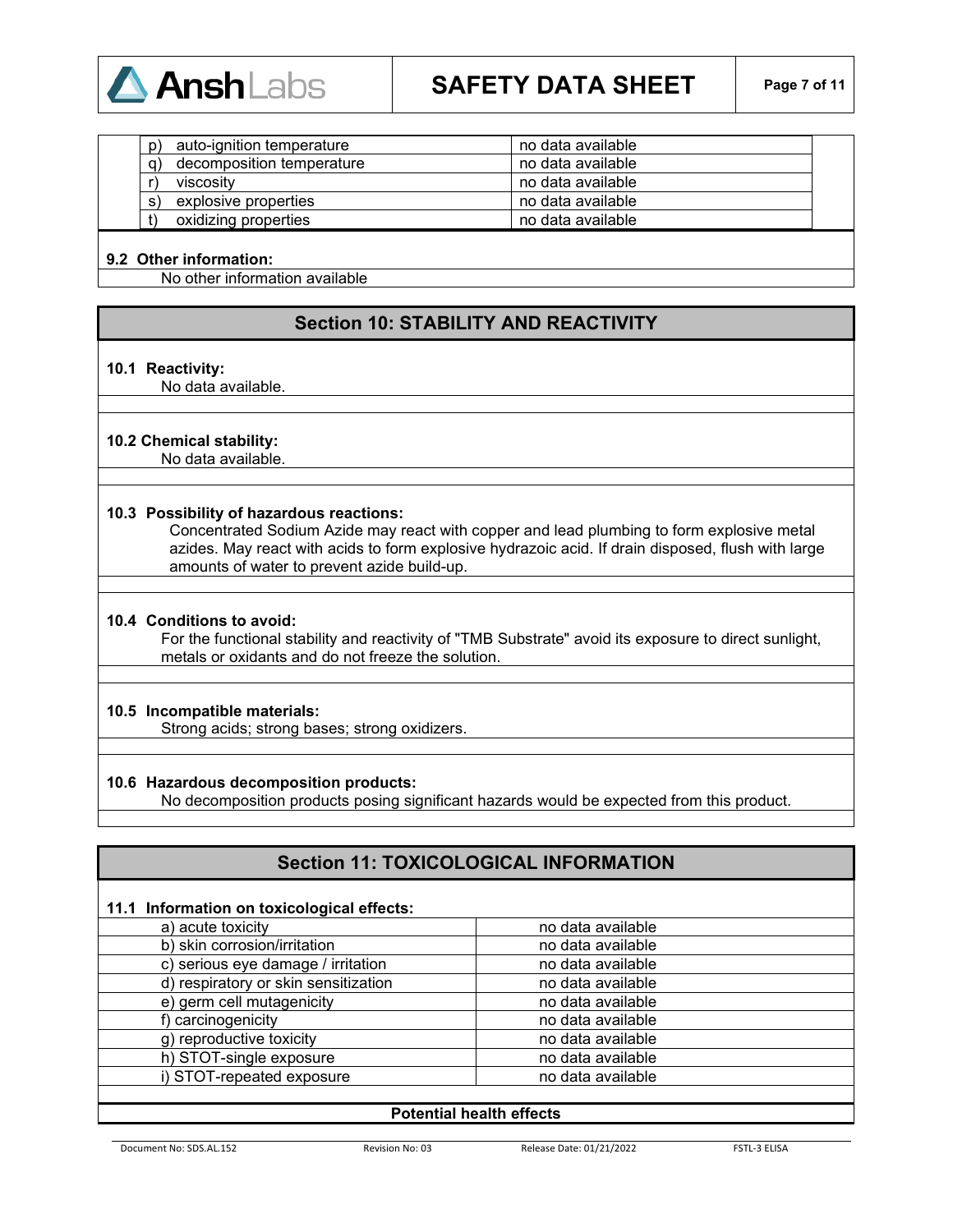

## **SAFETY DATA SHEET Page 8 of 11**

| Inhalation | no data available |
|------------|-------------------|
| Ingestion  | no data available |
| Skin       | no data available |
| Eves       | no data available |
|            |                   |

### **11.2 Signs and Symptoms of Exposure:**

To the best of our knowledge, the chemical, physical and toxicological properties have not been thoroughly investigated.

### **11.3 Additional Information:**

Not applicable.

### **Section 12: ECOLOGICAL INFORMATION**

#### **12.1 Toxicity:**

No data available.

### **12.2 Persistence and degradability:**

No data available.

#### **12.3 Bio accumulative potential:** No data available.

### **12.4 Mobility in soil:**

No data available.

### **12.5 Results of PBT and vPvB assessment:**

No data available.

### **12.6 Other adverse effects:**

No data available.

### **Section 13: DISPOSAL CONSIDERATIONS**

### **13.1 Waste treatment methods:**

Reagents must be disposed of in accordance with local regulations. Do not dispose of in wastewater. If appropriate, contact a licensed disposal company.

### **Section 14: TRANSPORT INFORMATION**

Transportation of this product is not regulated under ICAO, IMDG, US DOT, European ADR or Canadian TDG, because it is in a very small quantity, the product benefits from a total exemption from the ADR regulation.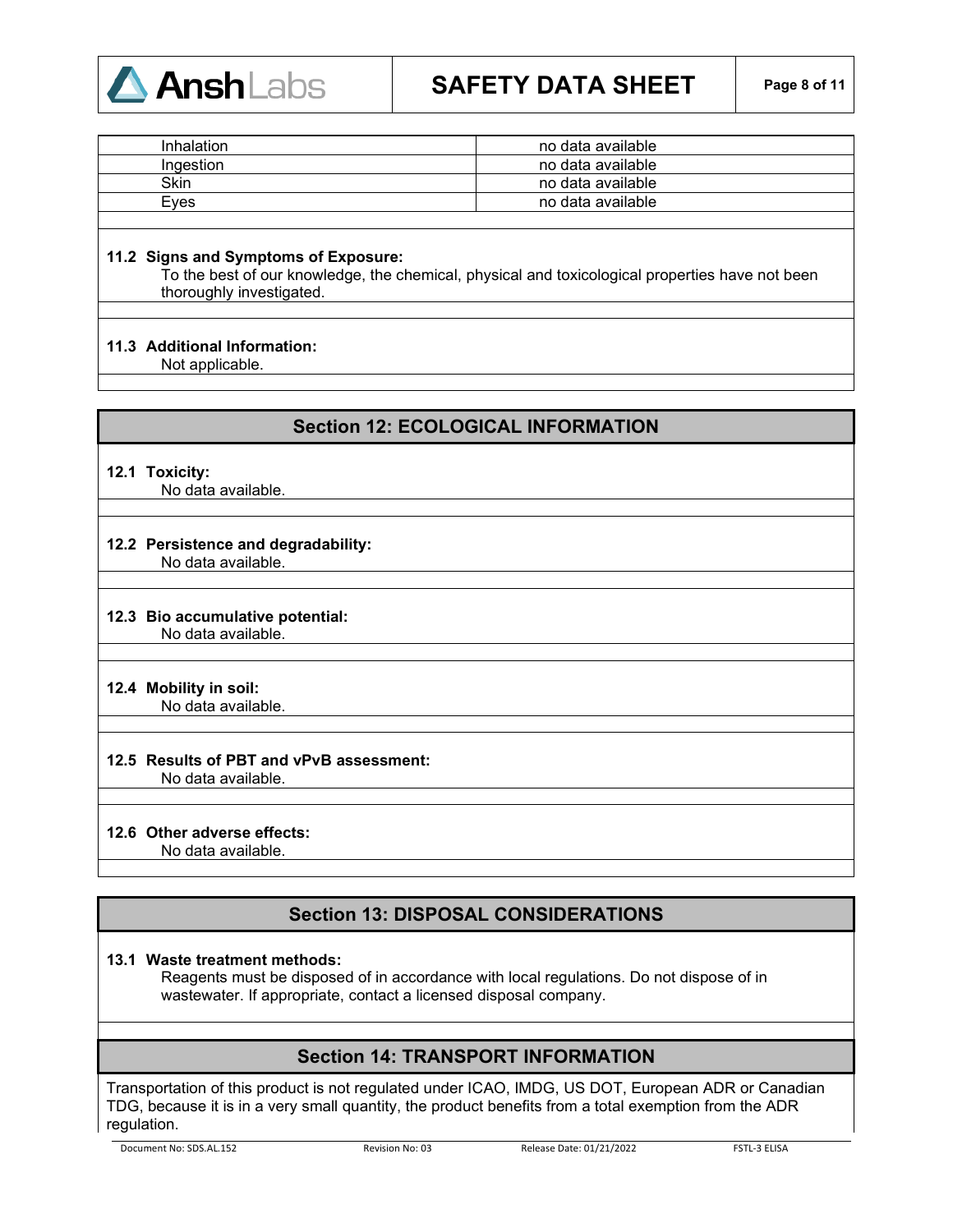

### **14.1 UN Number:**

No data available.

## **14.2 UN proper shipping name:**

No data available.

### **14.3 Transport hazard class(es):**

No data available.

### **14.4 Packing group:**

No data available.

### **14.5 Environmental hazards:**

No data available.

## **14.6 Special precautions for user:**

No data available.

### **14.7 Transport in bulk according to Annex II of MARPOL 73/78 and the IBC Code:** No data available.

### **Section 15: REGULATORY INFORMATION**

This product is not regulated under US Federal and State Regulations, EU labeling Classification, Canada, and WHMIS Classification, with the exception of Sulfuric Acid that is present in low concentration in Stopping Solution (see below). Mixtures are in conformity with 98/79/EC IVD Directive and REACH regulations.

| <b>US Federal and State Regulations</b> |                                                               |
|-----------------------------------------|---------------------------------------------------------------|
| <b>SARA 313</b>                         | Sulfuric Acid is subject to reporting requirements of Section |
|                                         | 313, Title III of SARA.                                       |
| <b>CERCLA RG's 40 CFR 302.4</b>         | Sulfuric Acid, Sodium Azide is listed.                        |
| California Proposition 65               | Sulfuric Acid has been identified by the State of California  |
|                                         | to cause cancer. The State of California has adopted a        |
|                                         | regulation which requires a warning be given to individual    |
|                                         | who may be exposed to chemicals identified by the State       |
|                                         | to cause cancer or reproductive harm. Accordingly, Ansh       |
|                                         | Labs advises you of the following warning: WARNING:           |
|                                         | This product contains a chemical known to the State of        |
|                                         | California to cause cancer.                                   |
| Massachusetts MSL                       | Sulfuric Acid, Sodium Azide is listed.                        |
| New Jersey Dept. of Health RTK List     | Sulfuric Acid, Sodium Azide is listed.                        |
| Pennsylvania RTK                        | Sulfuric Acid, Sodium Azide is listed.                        |
| <b>EU Labeling Classification</b>       | Preparation not classified.                                   |
|                                         |                                                               |

### **Canada**

Document No: SDS.AL.152 Revision No: 03 Release Date: 01/21/2022 FSTL-3 ELISA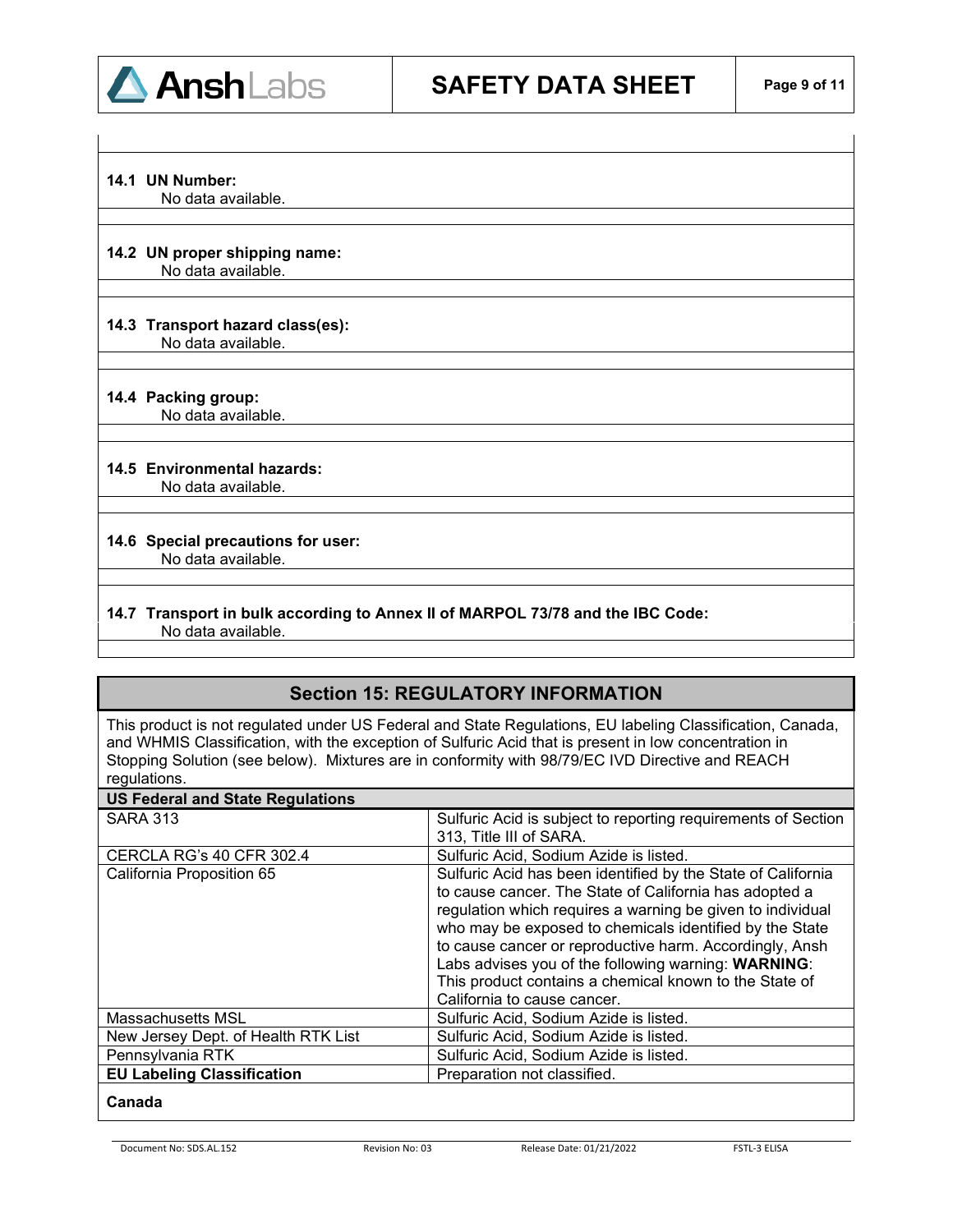

| <b>WHMIS Classification</b>                                                                   | D1A - Poisonous and Infections Material: Division 1 -<br>Immediate and Serious<br>Toxic Effects: Very Toxic (Acute Inhalation Toxicity)<br>E - Corrosive Material. |
|-----------------------------------------------------------------------------------------------|--------------------------------------------------------------------------------------------------------------------------------------------------------------------|
| <b>PIN</b>                                                                                    | 2796                                                                                                                                                               |
| <b>Ingredients on Ingredient Disclosure List</b>                                              | Sulfuric Acid, Sodium Azide                                                                                                                                        |
| Ingredients with unknown toxicological                                                        | None                                                                                                                                                               |
| properties:                                                                                   |                                                                                                                                                                    |
| Some hazardous ingredients listed in Section 15 are below OSHAs and WHMIS' 1.0% w/w (0.1% for |                                                                                                                                                                    |

carcinogens) or EU's ingredient specific concentrations required for reporting in Section 3.

### **Section 16: OTHER INFORMATION**

*This information is based on our present knowledge. However, this shall not constitute a guarantee for any specific product features and shall not establish a legally valid contractual relationship*.

### **Changing against the last version:**

N/A

| <b>Ansh Labs Safety Rating</b> | Flammability: 0          | Code<br>0=None<br>$1 =$ Slight |
|--------------------------------|--------------------------|--------------------------------|
|                                | Health: $3$              |                                |
|                                | Reactivity with Water: 0 | 2=Caution                      |
|                                | Contact: 0               | 3=Severe                       |

#### **Abbreviations and acronyms:**

ADR: Accord européen sur le transport des marchandises danger euses par Route (European Agreement concerning the International Carriage of Dangerous Goods by Road)

IMDG: International Maritime Code for Dangerous Goods

IATA: International Air Transport Association

GHS: Globally Harmonized System of Classification and Labelling of Chemicals

EINECS: European Inventory of Existing Commercial Chemical Substances

ELINCS: European List of Notified Chemical Substances

CAS: Chemical Abstracts Service (division of the American Chemical Society)

\* Data compared to the previous version altered

### **Key literature references and sources for data:**

N/A

### **Hazard Classification codes and phrases used in this Safety Data Sheet as per regulation:**

| Reg. 1272/2008   |                                                       |
|------------------|-------------------------------------------------------|
| H <sub>228</sub> | Flammable solid                                       |
| H300             | Fatal if swallowed                                    |
| H301             | Toxic if swallowed                                    |
| H302             | Harmful if swallowed.                                 |
| H311             | Toxic in contact with skin                            |
| H314             | Causes severe skin burns and eye damage.              |
| H315             | Causes skin irritation                                |
| H317             | May cause an allergic skin reaction                   |
| H318             | Causes serious eye damage                             |
| H319             | Causes serious eye irritation                         |
| H331             | Toxic if inhaled                                      |
| H335             | May cause respiratory irritation                      |
| H400             | Very toxic to aquatic life.                           |
| H410             | Very toxic to aquatic life with long lasting effects. |

| <b>WHMIS Classes</b> |                                                                          |
|----------------------|--------------------------------------------------------------------------|
| D1A, D1B             | <b>Division 1: Materials Causing Immediate and Serious Toxic Effects</b> |